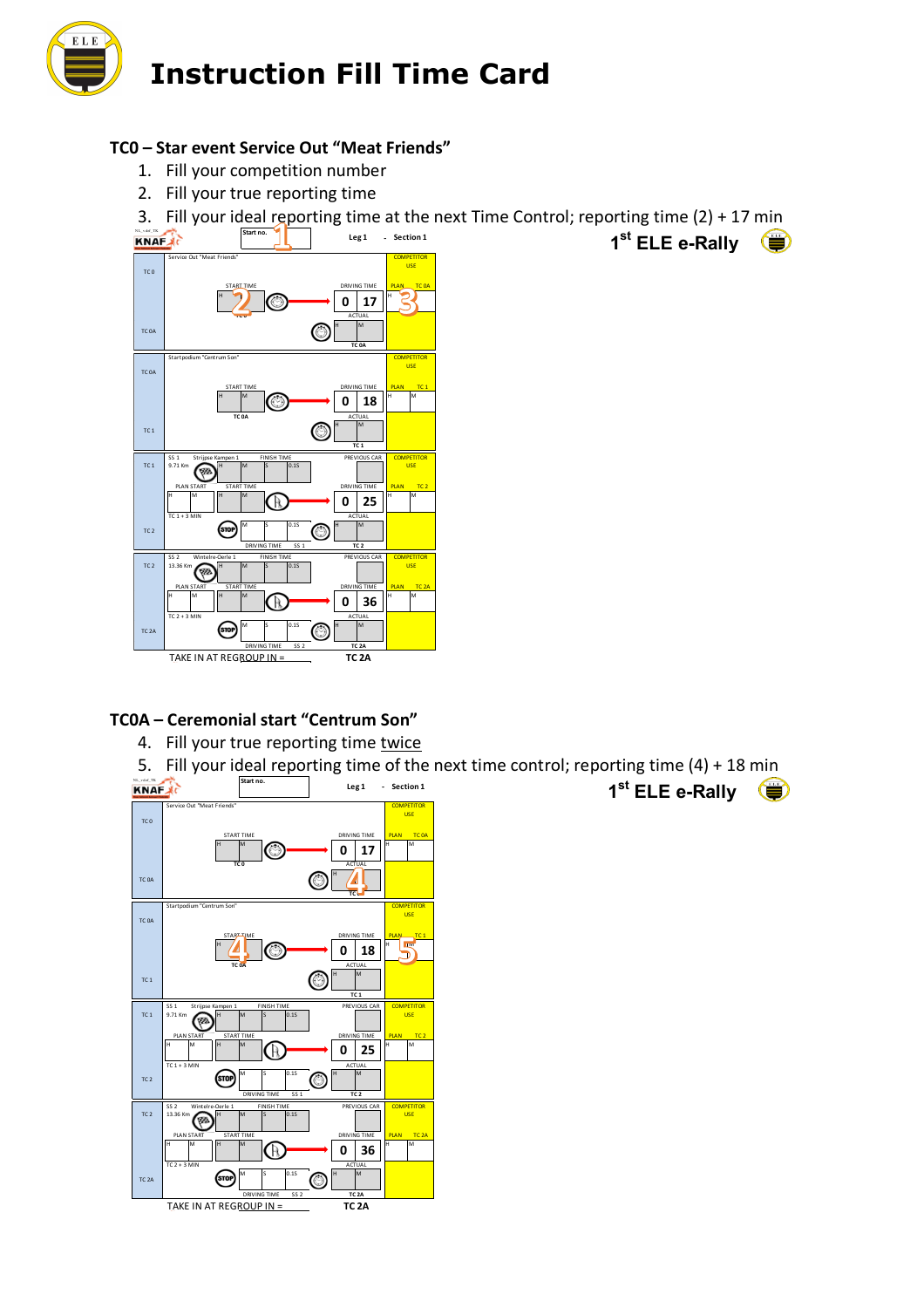

# **TC1 – Time control Special Stage 1 "Strijpse Kampen"**

- 6. Fill your true reporting time
- 7. Fill the number of the rally car in front of you (previous car)
- 8. Fill your planned starting time; true reporting time(6) + 3 min



### **Start Special Stage 1 "Strijpse Kampen"**

9. Fill your true starting time

10. Fill the ideal reporting time at the next time controle; starting time (9) + 25 min



**Start 1 Section** 1<sup>st</sup> ELE e-Rally